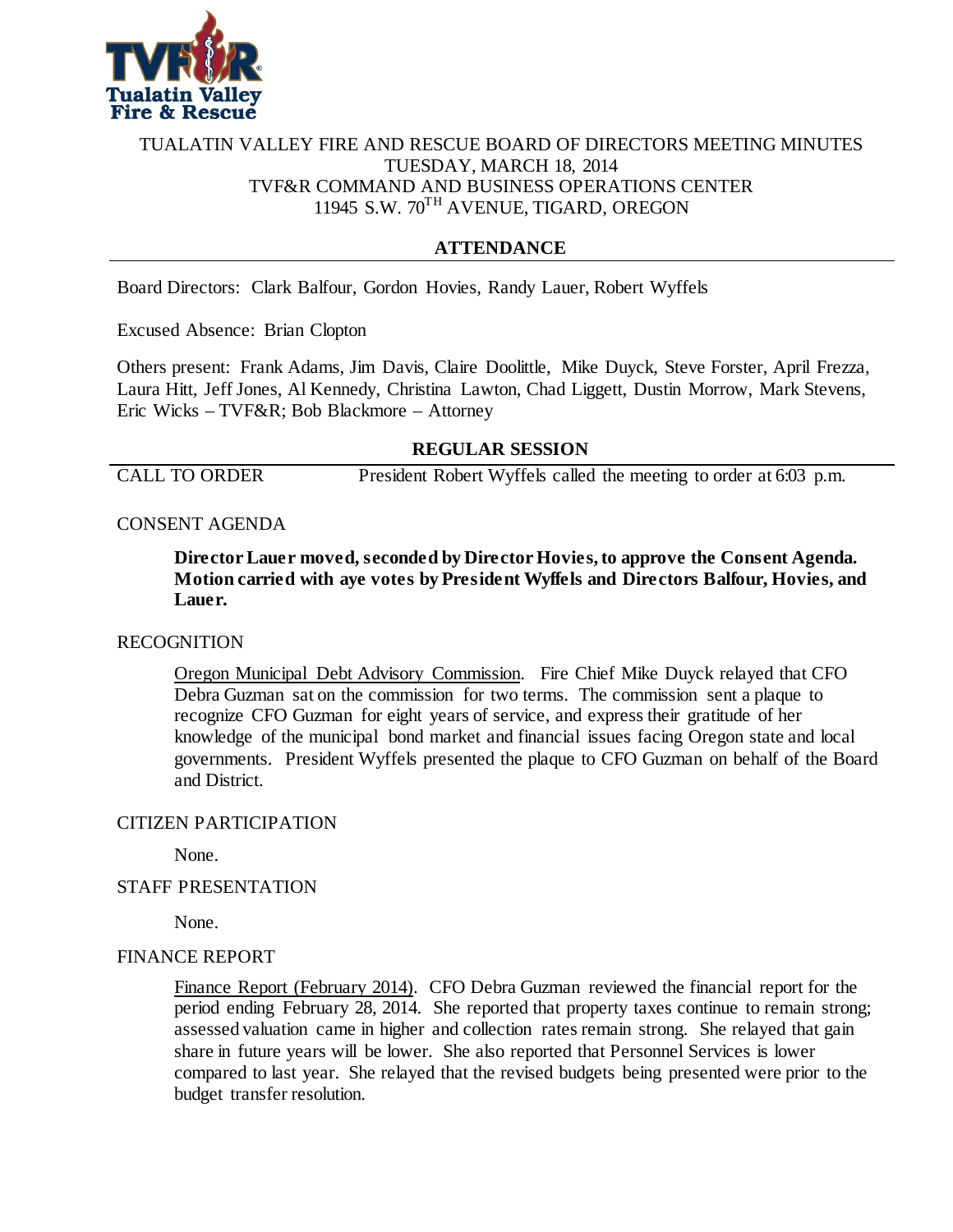Board of Directors Meeting March 18, 2014 Page | 2

#### FINANCE REPORT (continued)

President Wyffels asked if one of the reasons expenses were up was due to turnout repairs. Deputy Chief Dustin Morrow responded that the District has a regimented inspection repair process to get the maximum length of service out of the garments. He explained that many of the turnouts are approaching the end of their life cycle, which has resulted in expenses related to maintenance. President Wyffels asked if the current turnouts are in their third year. Deputy Chief Morrow responded that the turnouts in the system are staggered.

Capital Project Expenditure Summary. CFO Guzman reported that the revised budget for Station 35 incorporated a budget transfer from the Bethany fire station; however, it does not seem to be a prudent investment due to the changing seismic standards and geological information returned from the research. Staff will recommend a budget transfer to redirect some of the budget to new station land purchases and apparatus. She relayed that staff will request that the Board approve the medic unit purchases from bond funding.

### **CORRESPONDENCE**

Noted.

# OLD BUSINESS

Fire Code Ordinance 14-01. Fire Marshal Steve Forster relayed to the Board that the Fire Code Ordinance is being presented for Second Reading. There have been no changes to the Ordinance since the first reading last month.

# **Director Balfour moved, seconded by Director Lauer, to approve the Second Reading of Fire Code Ordinance 14-01 by title only. Motion carried with aye votes by President Wyffels and Directors Balfour, Hovies, and Lauer.**

Christina Lawton gave the Second Reading of Fire Code Ordinance 14-01 by title only.

#### NEW BUSINESS

Board Policy Section 8 – Fire Prevention – First Reading. Fire Marshal Forster relayed to the Board that Board Policy Section 8 was reviewed by staff; no changes are recommended.

# **Director Lauer moved, seconded by Director Hovies, to approve the Second Reading of Board Policy Section 8 (Fire Prevention) by title only. Motion carried with aye votes by President Wyffels and Directors Balfour, Hovies, and Lauer.**

Christina Lawton gave the Second Reading of Board Policy Section 8 (Fire Prevention) by title only.

Resolution 2014-02 To Approve Budget Transfers. CFO Guzman relayed that Resolution 2014-02 is to request budget transfers within three funds – General Fund, Property and Building Fund, and Capital Projects Fund – to provide the legal appropriations of projects and workload that was not known during the original budget development. The transfer request covers unanticipated hiring and promotional processes, an HR position included in the 2014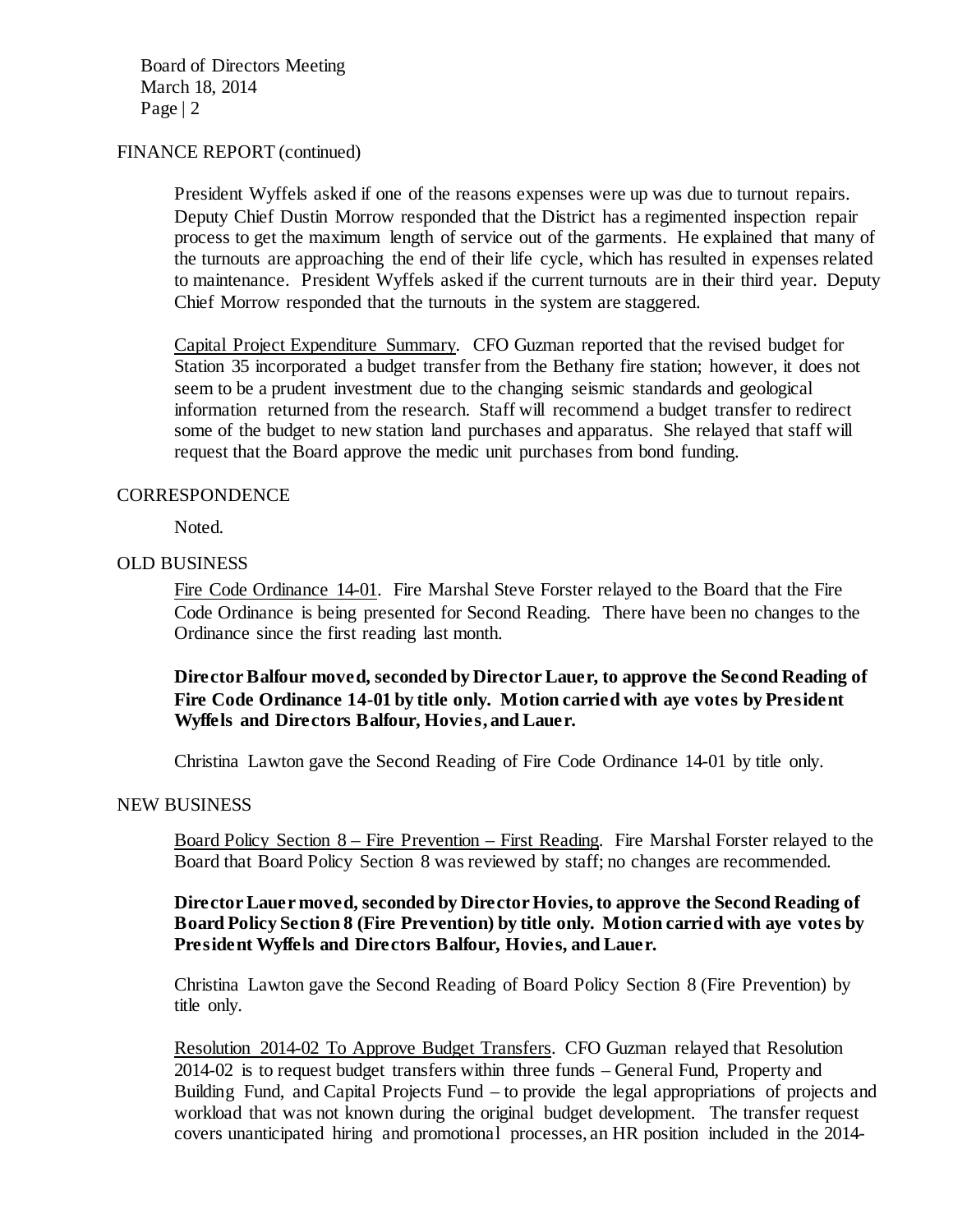Board of Directors Meeting March 18, 2014 Page  $|3$ 

#### NEW BUSINESS (continued)

15 budget that staff is recommending to be filled three months early (in lieu of filling with a temporary employee); funding for the position needed to fulfill the Boring Fire contract; legal fees due to issues discussed in Executives session; temporary service costs incurred while a Workers' Compensation injury was resolved; turnout repair expenses; sewer and storm drain line issues discovered during the concrete driveway repair at Station 62; and additional Medic units and a station site to aid in response time goals.

Director Hovies asked how redirecting the funding from Station 35 would affect future construction. CFO Guzman responded that Station 35 would need to be included in a future bond because it was originally programmed as a seismic improvement; the current budget would not cover the entire amount of a station rebuild.

# **Director Hovies moved, seconded by Director Lauer, to approve Resolution 2014-02 to approve budget transfers. Motion carried with aye votes by President Wyffels and Directors Balfour, Hovies, and Lauer.**

Purchase of Medic Units. Purchasing Manager Eric Wicks relayed that staff is seeking authorization to purchase six Medic units to support transport services in Clackamas County, and to prepare for future deployment changes. The cost of each Medic unit will be \$185,641.50. Staff will utilize the State of Oregon Cooperative Contract, and the Houston-Galveston Area Council Cooperative for the purchase. Staff is requesting the redirection of Capital Bond funds.

Director Hovies asked if the vehicles are gas or diesel. Fleet Operations Manager Chad Liggett responded that they are diesel, and are identical to the current specification. President Wyffels asked why we were not trying natural gas. Manager Liggett responded that infrastructure and fill times are both issues.

# **Director Lauer declared a potential conflict of interest since AMR is involved in Clackamas County transport. He stated that he would abstain from the vote.**

**Director Balfour moved, seconded by Director Hovies, to authorize the Fire Chief or designee to enter into a purchase contract with Landmark Ford and Braun Northwest for the proposed Medic units. Motion carried with aye votes by President Wyffels and Directors Balfour and Hovies.**

# FIRE CHIEF'S REPORT

Capital Bond Project Update. Assistant Chief Jeff Jones reported that Station 68 is still under construction. Completion, punch lists, and move-in are expected in early summer. He reported that old Station 65 has an accepted offer and should be closing this week. Director Hovies asked for the amount of the final offer. Chief Morrow responded that the offer was more than was originally anticipated.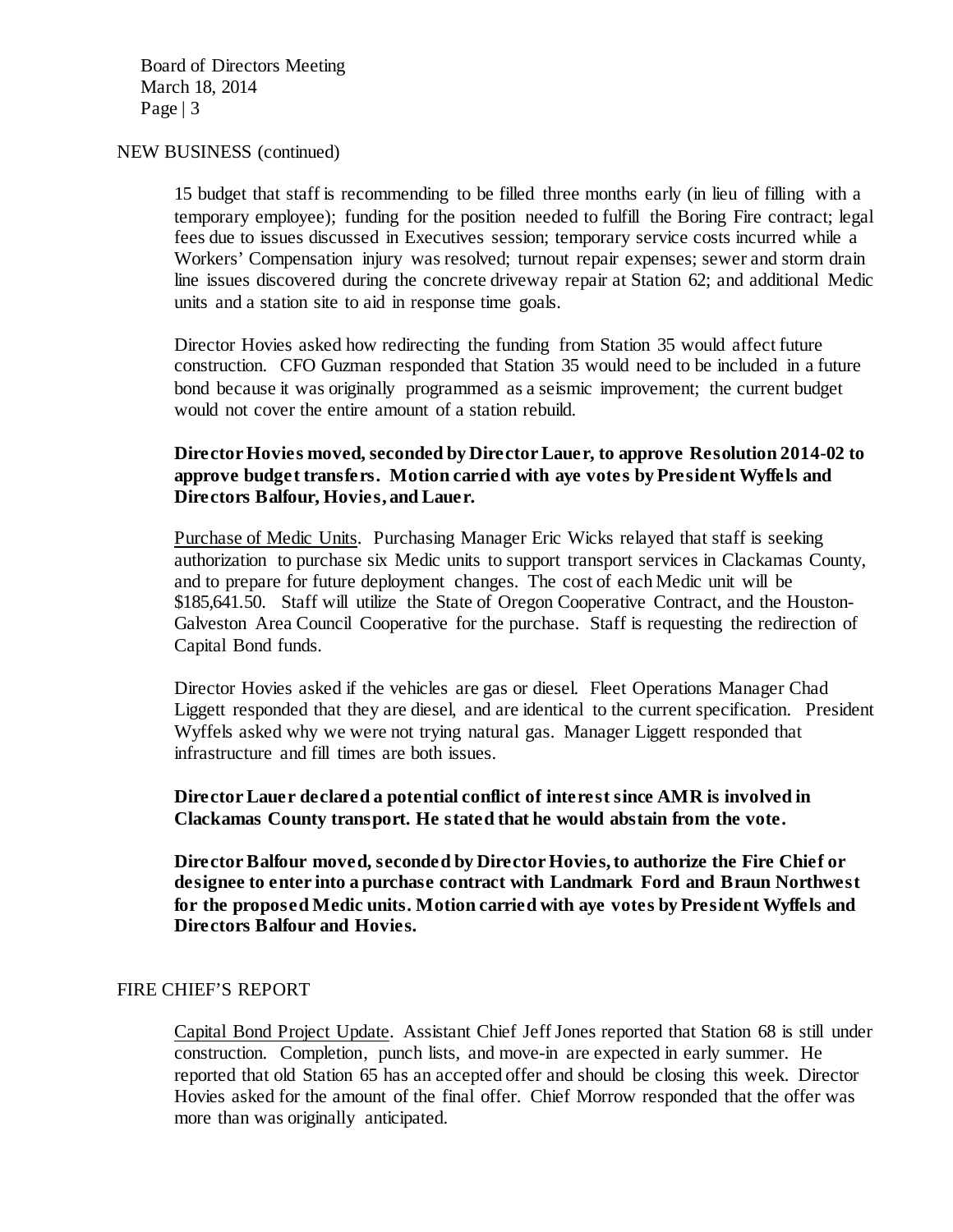Legislative Agenda. Chief Duyck reported that the session is over, and a couple of bills have not been signed by the Governor yet. The Special Districts Association of Oregon held a legislative wrap-up yesterday and is putting together a 2014 legislative session final report.

March  $3<sup>rd</sup>$  Technical Rescue. Chief Duyck relayed that TVF&R was heavily involved in an incident on March  $3<sup>rd</sup>$ , when Squirt 61 was dispatched to a single family residence where an excavation crew was working. The excavation crew was tunneling underneath the driveway when the trench collapsed on a worker. TVF&R's Technical Rescue Team, with assistance from Portland Fire's Technical Rescue Team, were able to rescue the worker. The worker is expected to make a full recovery. He complimented the effective and professional work done by the crews.

Past and Upcoming Events.

- Chief Duyck shared that staff walked through strategic issues the District is facing at the Budget Committee meeting. The three critical issues discussed were response times, number and priority of programs, and the financial forecast.
- Chief Duyck shared that staff participated in the American Heart Association Lobby Day on February  $27<sup>th</sup>$ . He relayed that they hope to return in 2015 with legislation requiring students to learn hands-only CPR prior to graduation. He also stated that the financial impact on educational institutions has been removed through grants and cost cutting measures.
- Chief Duyck shared that staff attended the  $45<sup>th</sup>$  annual Northwest Leadership Seminar in early March.
- Chief Duyck reminded the Board that the Volunteer Banquet is scheduled for April 5, 2014; the Meritorious Awards Ceremony is scheduled for May 3, 2014; and the Washington County Fire District Director's Meeting is scheduled for May 13, 2014.

# PRESIDENT'S REPORT

Director Hovies reported that he has been selected to be on the Southwest Corridor Advisory Committee. Today the group held their first meeting following the Tigard election for the charter change for light rail and high capacity. The group is discussing light rail from Downtown Portland to near the Ross Island Bridge, Tualatin, Portland Community College, and Tigard. Maps will be available next April.

President Wyffels relayed that the WCCCA Annual Budget meeting will be held this week. He encouraged the Board to attend the Annual Volunteer Banquet.

# ITEMS NOT LISTED ON THE AGENDA

None.